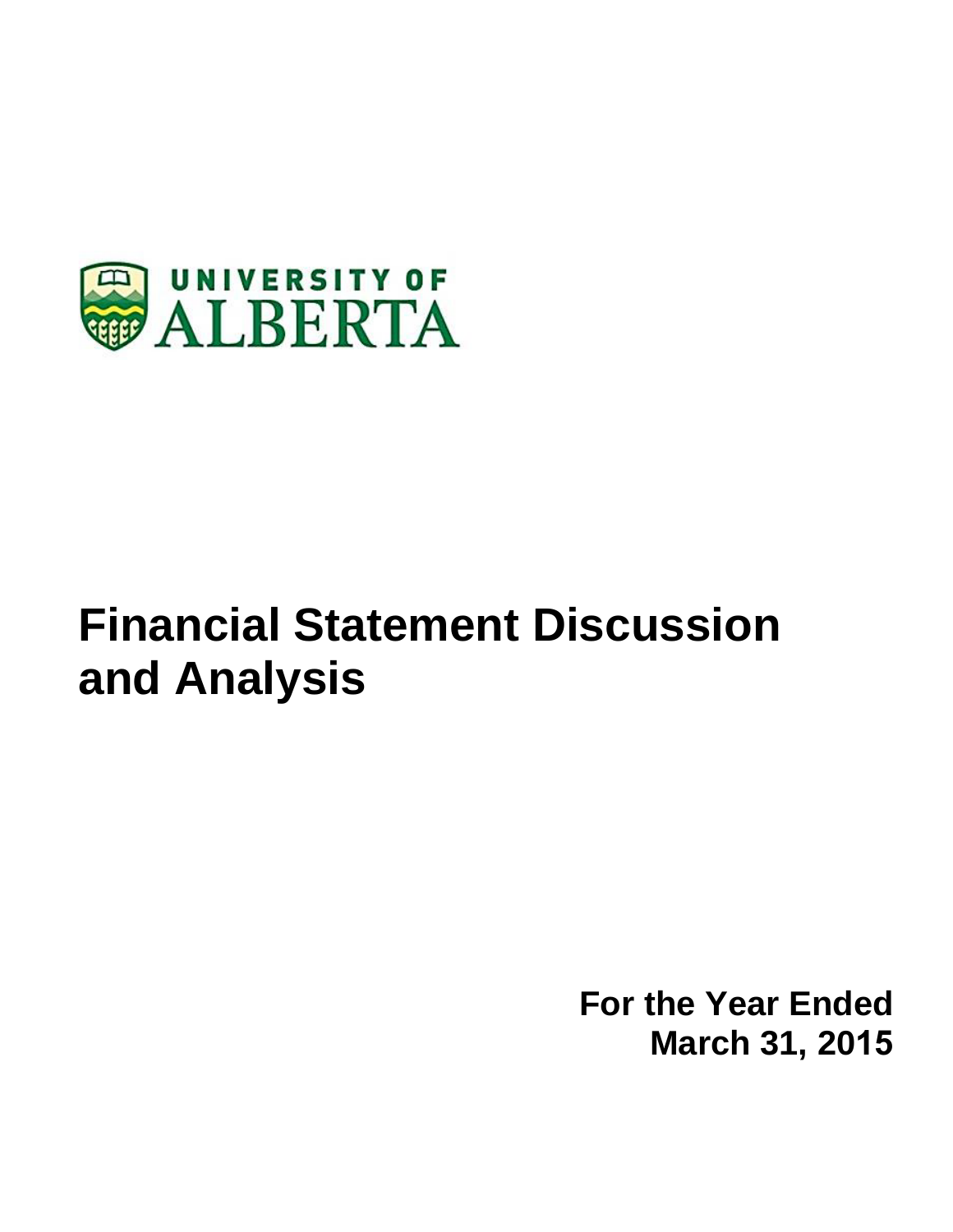The financial statement discussion and analysis should be read in conjunction with the University of Alberta annual audited financial statements. The discussion and analysis and the audited financial statements are reviewed and approved by the University of Alberta Board of Governors on the recommendation of the University of Alberta Audit Committee. The university's financial statements have been prepared in accordance with Canadian Public Sector Accounting Standards.

For more in-depth discussion and analysis of the university's goals and objectives please refer to the following documents: 2015 Comprehensive Institutional Plan, Dare to Discover: A Vision for a Great University, Investment Reports. http://uofa.ualberta.ca/reporting

The discussion and analysis provides an overview of the university's:

- Financial Results
- $\triangleright$  Net Assets<br>  $\triangleright$  Capital Play
- $\triangleright$  Capital Planning<br> $\triangleright$  Areas of Significal
- Areas of Significant Financial Risk

## Financial Results

From total revenue of \$1,830.8 million, the university ended the year with an excess of revenue over expense of \$75.3 million compared to a \$9.5 million budgeted excess. The excess is mainly due to a one-time recovery of a previous write-down on the floating rate notes (\$29.1) and a timing delay on expenditures by faculties and administrative units across the institution. Of the \$75.3 million excess, \$15.8 million was used for net purchases of capital assets and debt repayment, \$2.6 million was transferred to endowments and \$56.9 million was used to reduce the accumulated deficit from operations from \$89.1 million to \$32.2 million. It is anticipated that faculties and administrative units will utilize their accumulated surplus to fund expenditures to support the university in reaching its strategic goals.

Net assets increased by \$251.7 million due to increases in endowments (\$187.8), an investment in tangible capital assets (\$15.8) and a decrease in the accumulated deficit from operations (\$56.9) offset by a decrease in unrealized investment gains (\$8.8).



Revenue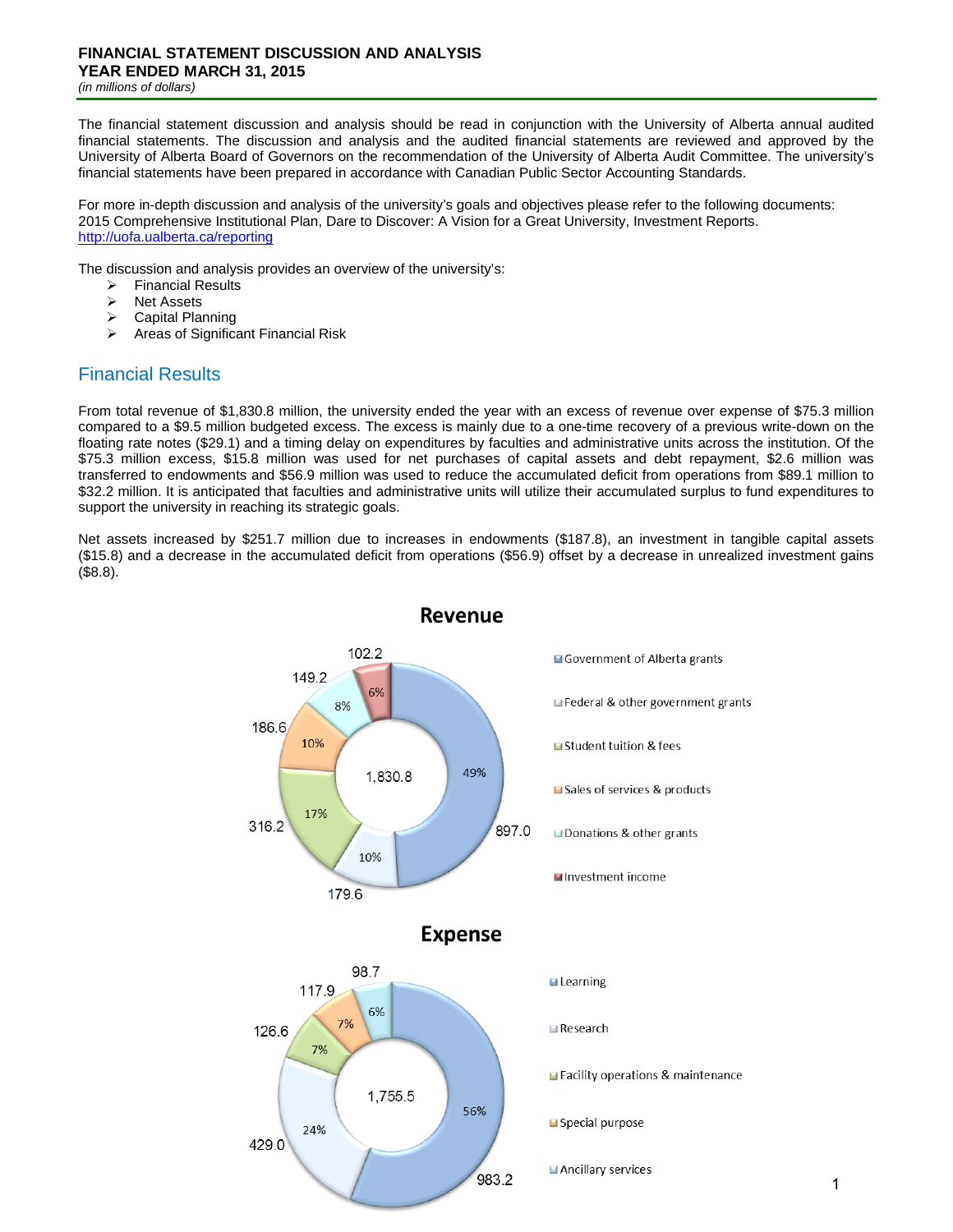

### Government of Alberta (GoA) Grants

Grants from GoA represent the university's single largest source of funding for university activities. There was no increase to the fiscal 2015 Campus Alberta grant. GoA grants are \$35.5 million more than budget due to higher than anticipated funding for the Academic Alternative Relationship Plans (AARP).

The university received an Access to the Future Fund (AFF) grant of \$58.7 million, of which \$54.4 million was capitalized to endowment net assets.

#### Federal and other government grants

Federal and other government grants primarily support the university's research activities. Revenue is relatively comparable to budget.

#### Student tuition and fees

Enrollment is comparable to last year and is expected to remain relatively stable over the next few years. The annual budgeted increase is due to the increase in instructional fees, which is based upon the increase to the annual CPI, market modifiers, program differential fees and international student fees.

#### Sales of services and products

Ancillary services and academic and administrative units generate revenue through the sale of services and products to both individuals and organizations external to the university. Ancillary services generated sales of \$93.6 million, while academic and administrative units generated sales of \$93.0 million. Sales revenue is comparable to budget.

#### Donations and other grants, investment income

Donations and other grants support many university activities. Revenue is \$15.9 million more than budget. In fiscal 2015 donations include an in kind donation (\$14.3) for the Jeanne and Peter Lougheed Performing Arts Centre.

Investment income is \$43.3 million more than budget mainly due to the gains on the sale of the floating rate notes and the endowment spending allocation being fully

funded from realized income. The budget had anticipated that a portion of the spending allocation would be funded by a transfer from endowments. The floating rate note gains are a one-time recovery of a previous write-down (\$29.1). Investments primarily fall into two categories, the Unitized Endowment Pool (UEP) and the Non-Endowed Investment Pool (NEIP). The UEP returned 15.3% (2014: 15.5%) and represents the majority of the university's longterm investment strategy. The NEIP investments which are allocated to the short-term, mid-term and long-term investment strategies returned 4.7% (2014: 6.0%).

#### **Expense**



#### Learning

Learning effectively represents the operating activities of the university and therefore a significant component of this category is staff salary and benefit costs. This expense is comparable to budget.

#### Research

Expenses for research activities are funded by restricted grants and donations as well as internal funds designated for research related spending. This expense is \$12.9 million less than budget.

#### Facility operations and maintenance

The cost of maintaining university facilities and grounds is comparable to budget.

#### Special purpose

Special purpose is non-research activity that is funded though restricted grants and donations and includes student scholarships and bursaries, teaching and learning programs and community service. This expense is \$34.3 million more than budget mainly due to the higher than anticipated AARP grant.

#### Ancillary services

Ancillary services include the university bookstore, parking services, utilities and student residences. Ancillary services are \$11.7 million less than budget mainly due to the Bookstore closure of the Microstore and lower text book sales, resulting in lower cost of goods sold.